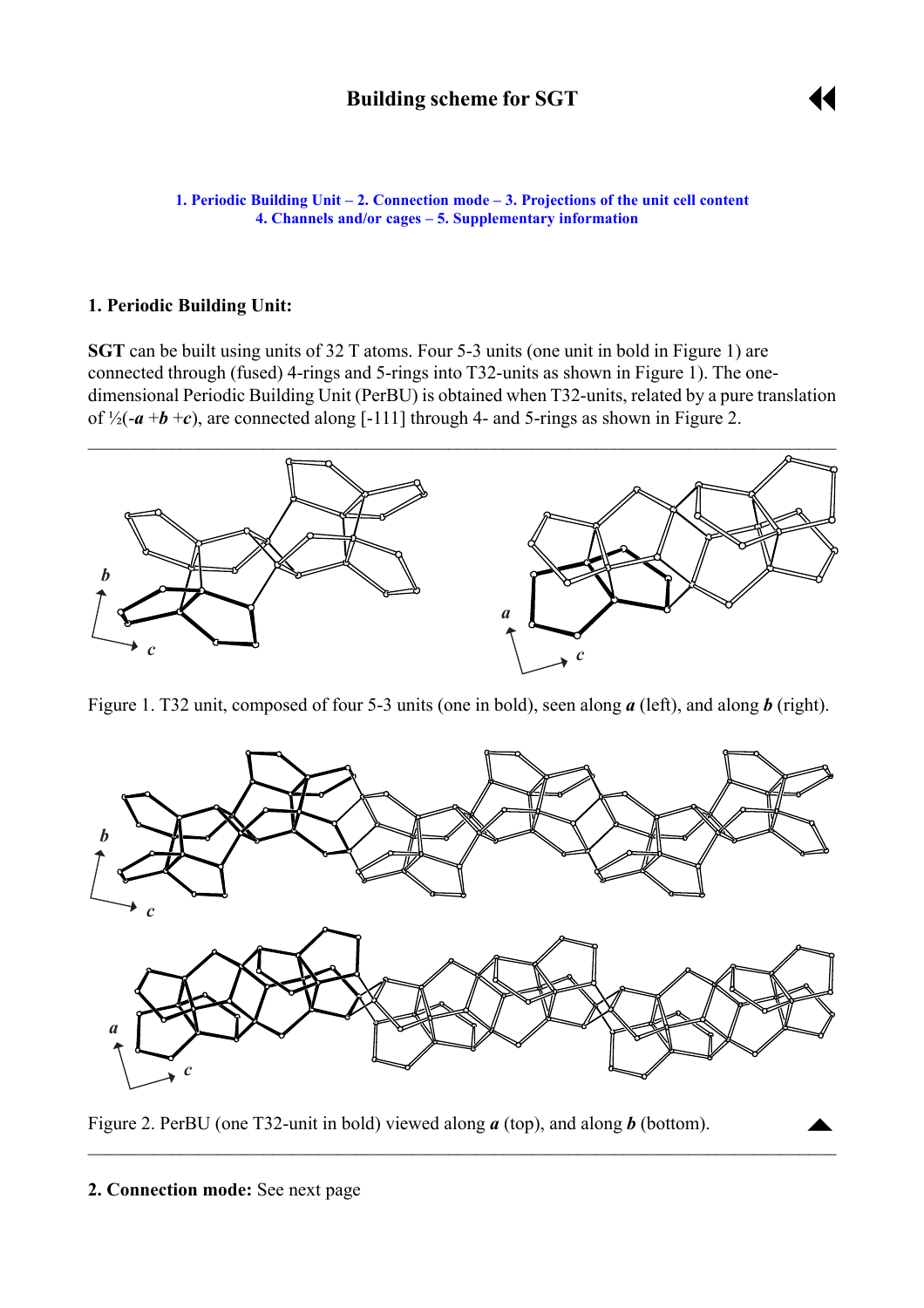## <span id="page-1-0"></span>**2. Connection mode:**

Neighboring PerBUs, related by pure translations along *b*, are connected into the (101) plane through 4-, 5- and 6-rings as shown in Figure 3(top). Small  $[4<sup>356</sup>]$ -cages are formed. Neighboring (101) planes, related by pure translations along *a*, are connected into the three-dimensional structure through 4-, 5- and 6-rings as shown in Figure 3(bottom). Small  $[4^35^6]$ -cages and large  $[5^{12}6^8]$ -cages are formed. The connection modes along  $\overline{a}$  and  $\overline{b}$  are equal as can be seen from Figure 3.



 $\blacktriangle$ Figure 3. Connection mode along *b* viewed along *a* (top), and connection mode along *a* viewed along *b* (bottom). One set of small  $[4^35^6]$ -cages with a 4-ring in common, and one large  $[5^{12}6^8]$ -cage (See Figure 5) are indicated by arrows. In both (101) layers in the bottom drawing, only a part of the second PerBU is shown for clarity.

 $\mathcal{L}_\mathcal{L} = \mathcal{L}_\mathcal{L} = \mathcal{L}_\mathcal{L} = \mathcal{L}_\mathcal{L} = \mathcal{L}_\mathcal{L} = \mathcal{L}_\mathcal{L} = \mathcal{L}_\mathcal{L} = \mathcal{L}_\mathcal{L} = \mathcal{L}_\mathcal{L} = \mathcal{L}_\mathcal{L} = \mathcal{L}_\mathcal{L} = \mathcal{L}_\mathcal{L} = \mathcal{L}_\mathcal{L} = \mathcal{L}_\mathcal{L} = \mathcal{L}_\mathcal{L} = \mathcal{L}_\mathcal{L} = \mathcal{L}_\mathcal{L}$ 

 $\mathcal{L}_\mathcal{L} = \{ \mathcal{L}_\mathcal{L} = \{ \mathcal{L}_\mathcal{L} = \{ \mathcal{L}_\mathcal{L} = \{ \mathcal{L}_\mathcal{L} = \{ \mathcal{L}_\mathcal{L} = \{ \mathcal{L}_\mathcal{L} = \{ \mathcal{L}_\mathcal{L} = \{ \mathcal{L}_\mathcal{L} = \{ \mathcal{L}_\mathcal{L} = \{ \mathcal{L}_\mathcal{L} = \{ \mathcal{L}_\mathcal{L} = \{ \mathcal{L}_\mathcal{L} = \{ \mathcal{L}_\mathcal{L} = \{ \mathcal{L}_\mathcal{$ 

**3. Projections of the unit cell content:** See Figure 4 on next page.